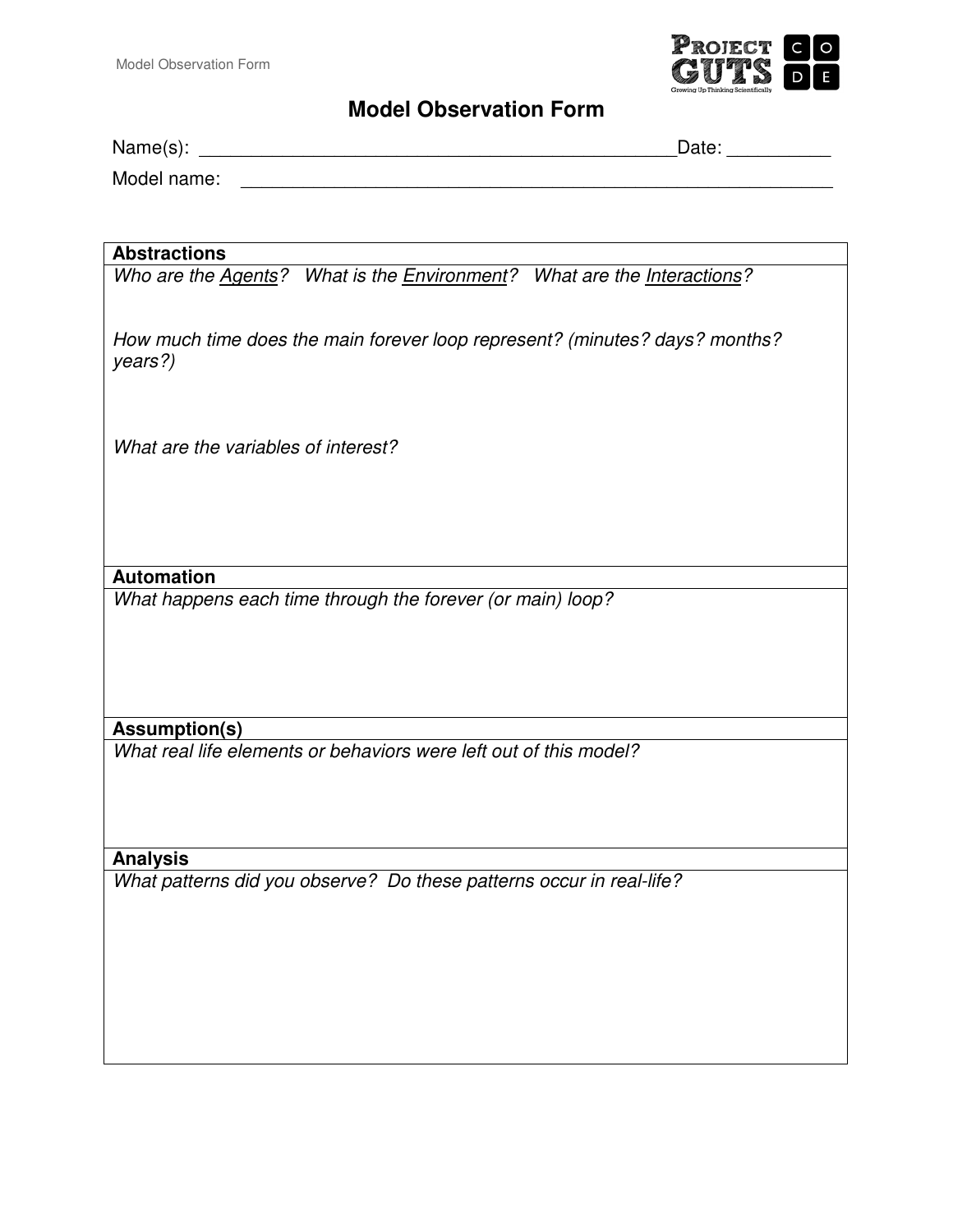

# **Model Design Form**

| Date: the contract of the contract of the contract of the contract of the contract of the contract of the contract of the contract of the contract of the contract of the contract of the contract of the contract of the cont                          |
|---------------------------------------------------------------------------------------------------------------------------------------------------------------------------------------------------------------------------------------------------------|
| Model name:<br><u> 2000 - Jan Barnett, mars et al. 1980 - Anna anno 1980.</u>                                                                                                                                                                           |
| <b>MODEL DESCRIPTION</b>                                                                                                                                                                                                                                |
| What will be modeled?                                                                                                                                                                                                                                   |
|                                                                                                                                                                                                                                                         |
|                                                                                                                                                                                                                                                         |
| What abstractions are used?                                                                                                                                                                                                                             |
| What do the agents represent?                                                                                                                                                                                                                           |
|                                                                                                                                                                                                                                                         |
|                                                                                                                                                                                                                                                         |
| What does the space or environment represent?                                                                                                                                                                                                           |
|                                                                                                                                                                                                                                                         |
|                                                                                                                                                                                                                                                         |
|                                                                                                                                                                                                                                                         |
| What are the Interactions?                                                                                                                                                                                                                              |
|                                                                                                                                                                                                                                                         |
|                                                                                                                                                                                                                                                         |
|                                                                                                                                                                                                                                                         |
|                                                                                                                                                                                                                                                         |
|                                                                                                                                                                                                                                                         |
|                                                                                                                                                                                                                                                         |
| this model?                                                                                                                                                                                                                                             |
|                                                                                                                                                                                                                                                         |
|                                                                                                                                                                                                                                                         |
|                                                                                                                                                                                                                                                         |
|                                                                                                                                                                                                                                                         |
|                                                                                                                                                                                                                                                         |
|                                                                                                                                                                                                                                                         |
| How much time does the main forever loop represent? (minutes? days? months?<br>years?)<br>What are the assumptions made? What real life elements or behaviors were left out of<br>How will it be modeled?<br>What happens when simulated time advances? |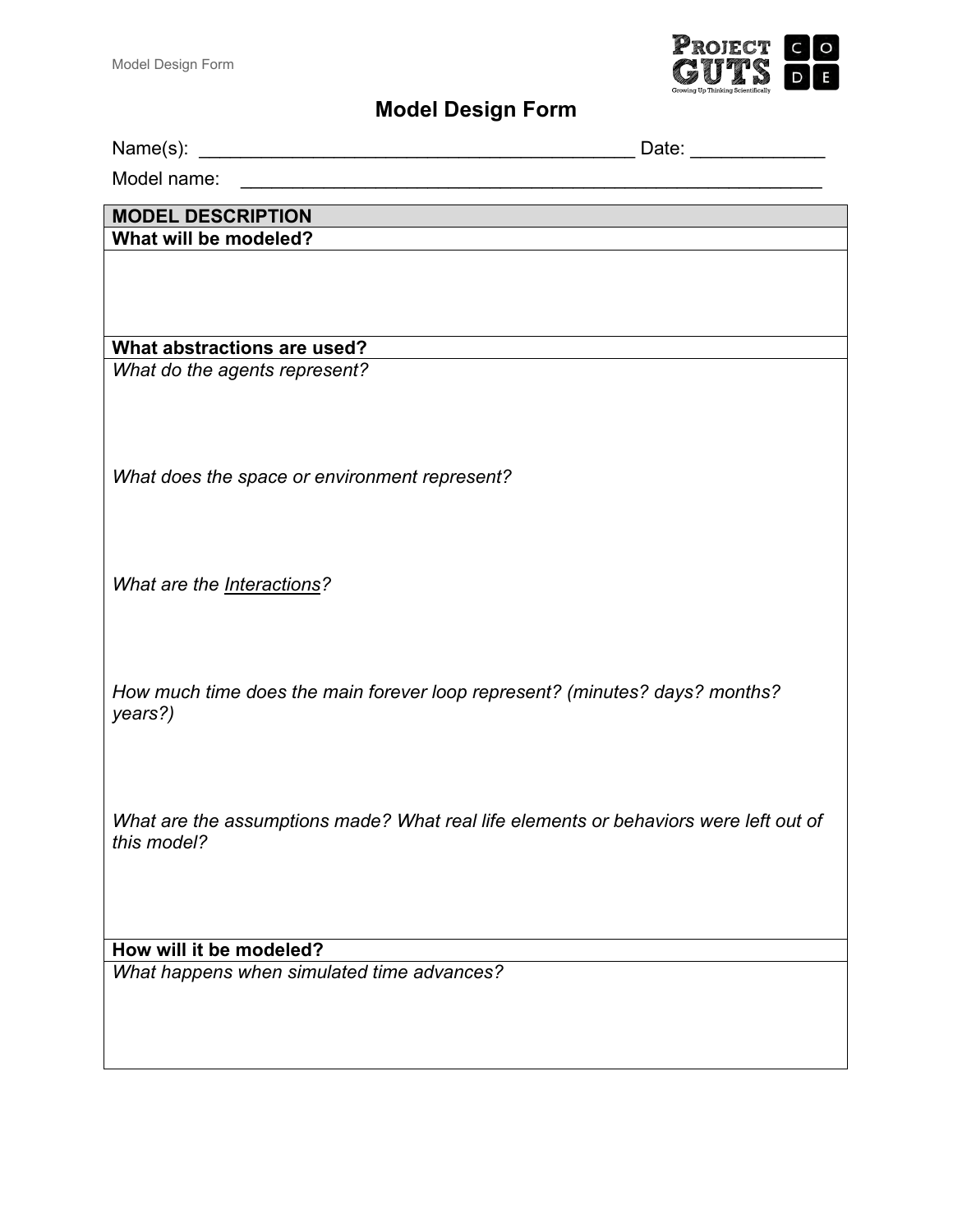

# **Scientific Practices with Computer Modeling & Simulation**

Name: et al. 2010 and 2010 and 2010 and 2010 and 2010 and 2010 and 2010 and 2010 and 2010 and 2010 and 2010 and 2010 and 2010 and 2010 and 2010 and 2010 and 2010 and 2010 and 2010 and 2010 and 2010 and 2010 and 2010 and 20

The table below lists scientific practices. Please provide an example of what you did that matches the practice.

| <b>Practices:</b>                    |  |
|--------------------------------------|--|
| Asking questions and                 |  |
| defining problems                    |  |
|                                      |  |
| Develop and use a                    |  |
| model                                |  |
|                                      |  |
|                                      |  |
| Plan and carry out an                |  |
| investigation                        |  |
|                                      |  |
| Analyze and interpret                |  |
| data                                 |  |
|                                      |  |
| Use mathematics and                  |  |
| computational thinking               |  |
|                                      |  |
|                                      |  |
| Construct                            |  |
| explanations and                     |  |
| design solutions                     |  |
| Engage in argument                   |  |
| from evidence                        |  |
|                                      |  |
|                                      |  |
| Obtain, evaluate, and<br>communicate |  |
| information                          |  |
|                                      |  |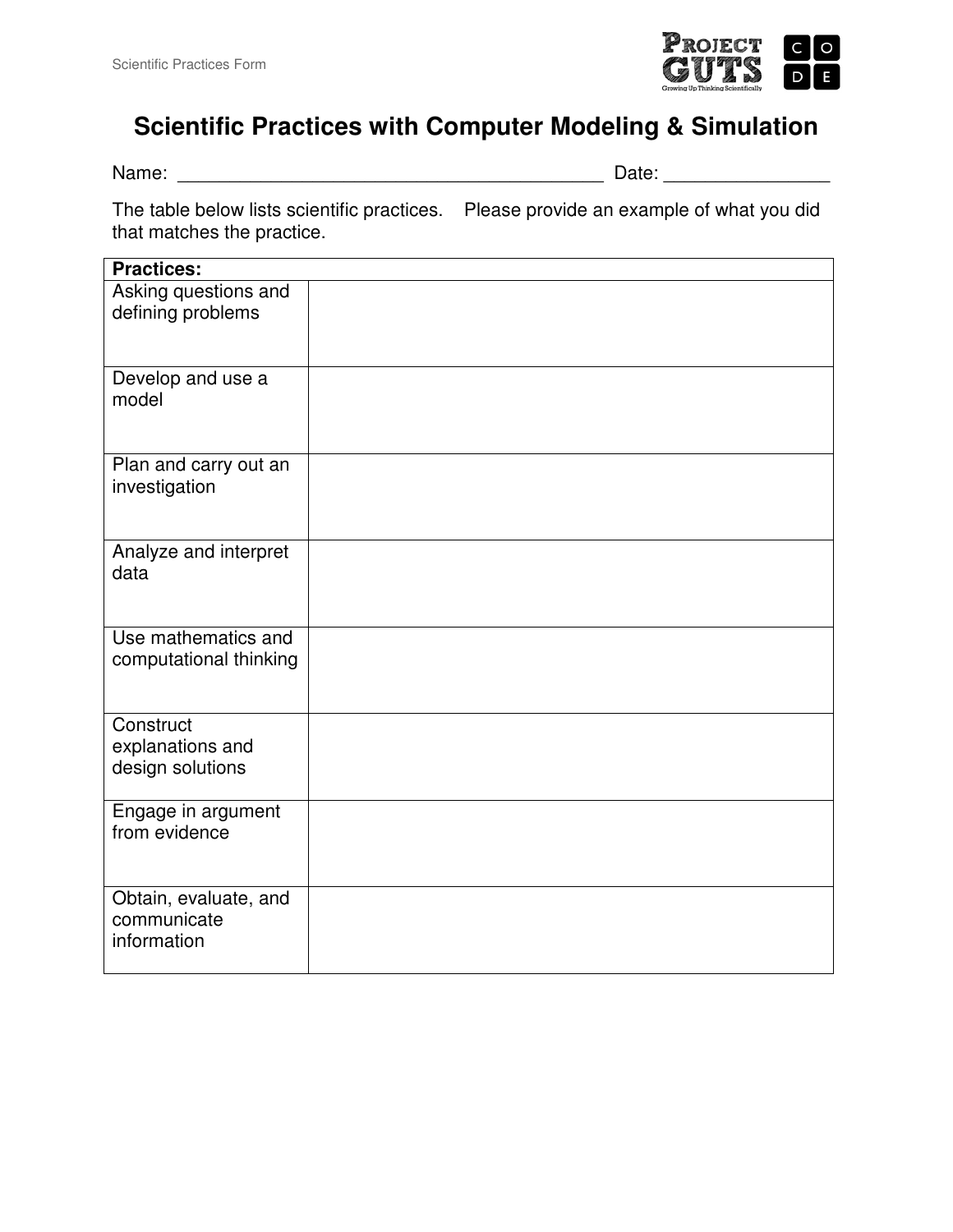# **Experimental Design Form**



Name(s): \_\_\_\_\_\_\_\_\_\_\_\_\_\_\_\_\_\_\_\_\_\_\_\_\_\_\_\_\_\_\_\_\_\_\_\_\_\_ Date: \_\_\_\_\_\_\_\_\_\_\_\_\_\_\_\_

Model name:

### **Question**

*What is your question?*

### **Variables**

*What are the dependent and independent variables in your experiment?*

# **Range**

*What is the range of values you will use for each variable?*

### **Trials**

*How many trials will you run at each setting? Why?*

#### **Prediction**

*What effect do you think the changes you make will have on the model?*

### **Data Collection**

*What data will you collect?*

### **Data Analysis**

*How will you analyze your data? (i.e. look for patterns, compare final values, look at the graph)*

### **Interpretation**

*What is the answer to your question? How does the analysis of your data help you answer your question?*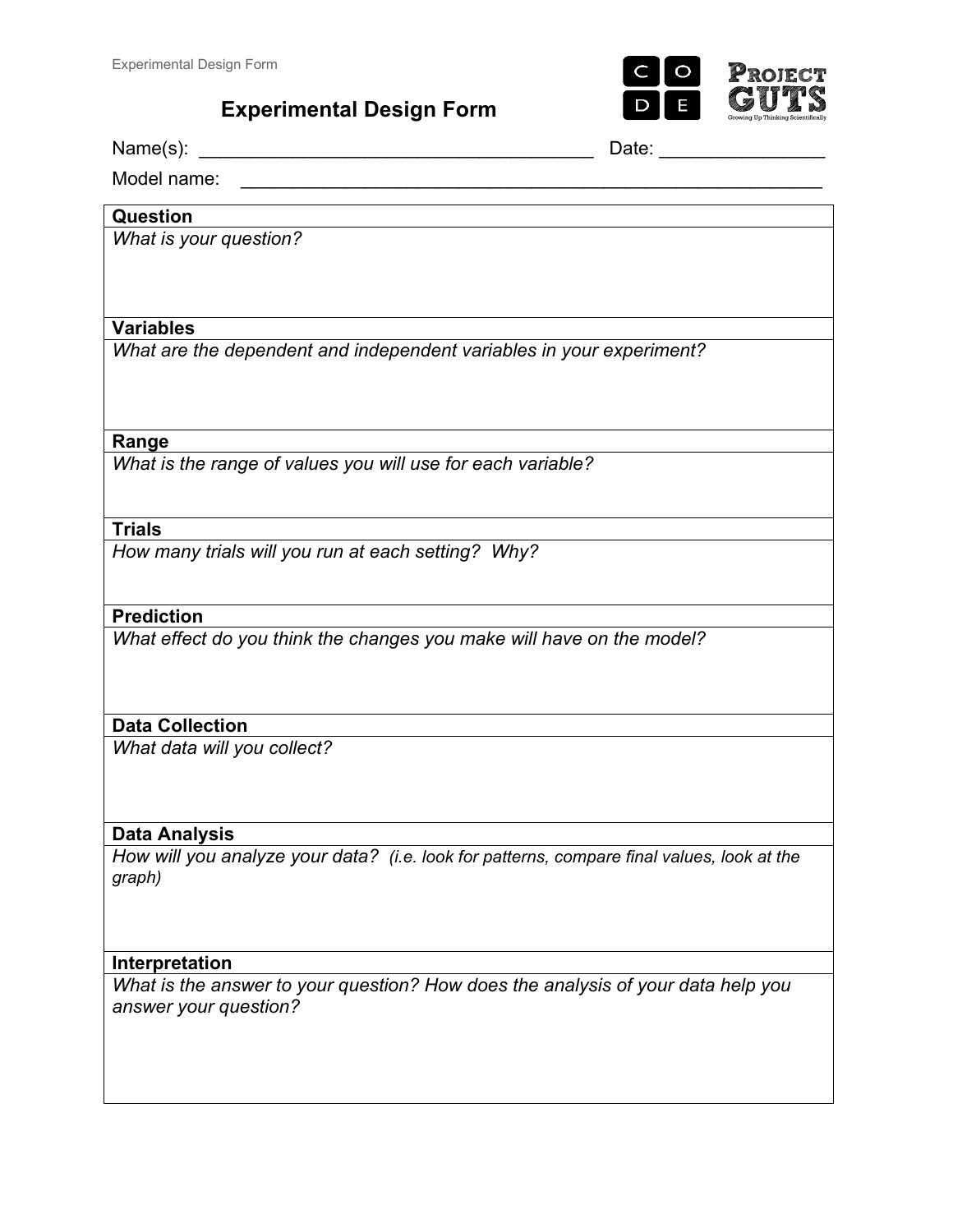

# **Project Design Form**

| Name(s): | Date: |
|----------|-------|
|          |       |

Model name:

As you create a computer model of a scientific phenomenon, use this form to help you organize your thoughts and develop the model from start to finish.

# **PROJECT DESCRIPTION What question do you seek to answer?**

**What observation of phenomenon, model, or unexpected result led you to this question?**

### **MODEL DESCRIPTION What will be modeled?**

What question do you seek to answer?

# **How will it be modeled? What abstractions are used?**

Who are the Agents? What is the Environment? What are the Interactions?

How much time will the main forever loop represent? (minutes? days? months? years?)

What are the parameters of interest?